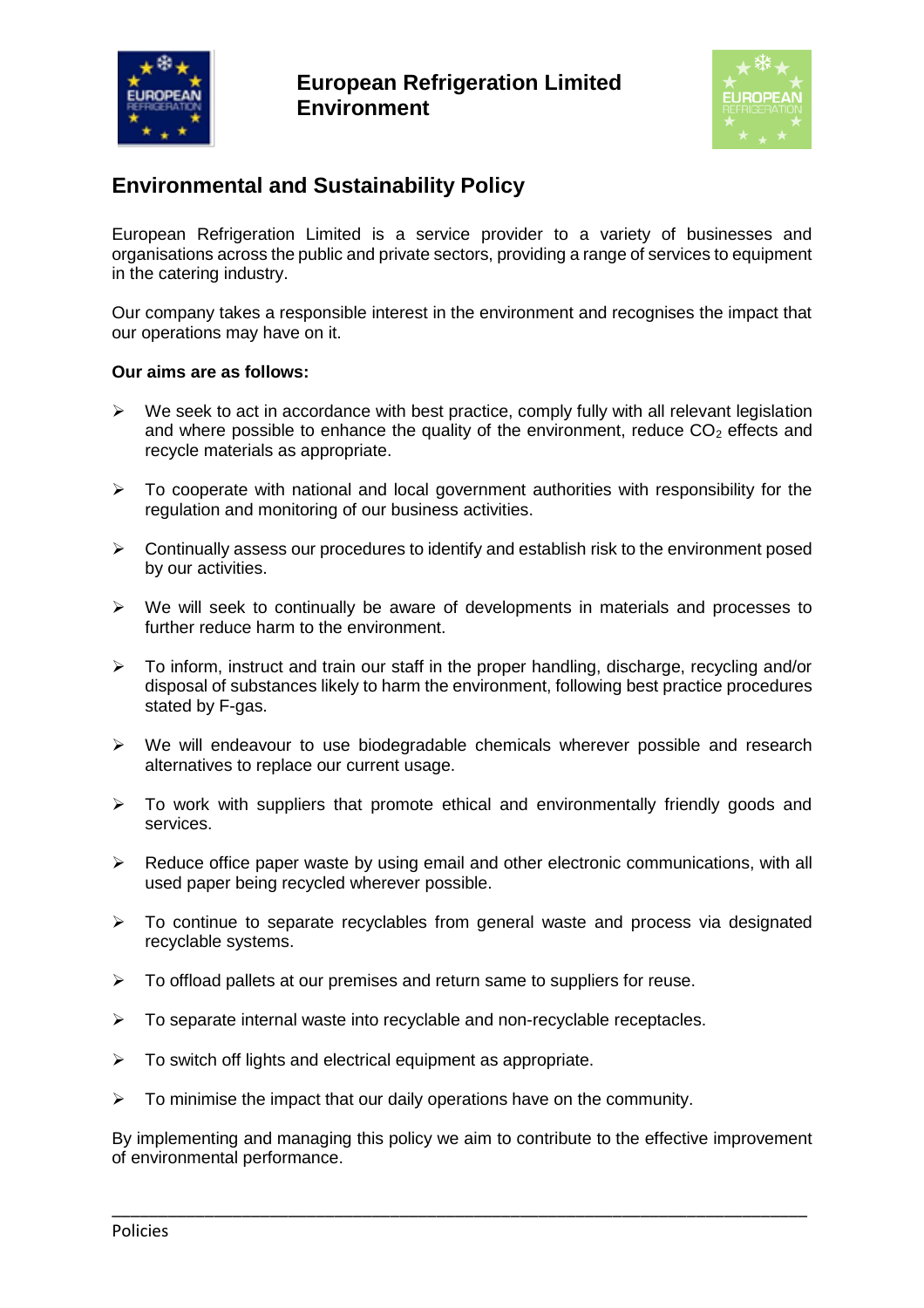



This policy, and any changes to policies, will be communicated to all employees to ensure their awareness of all environmental issues and responsibilities, as well as providing appropriate training to carry out their work in line with our policies and procedures.

# **Responsibility**

Responsibility for enforcement of these policies lies with the Director and his advisors. They will ensure that all company actions are in line with appropriate legislation at all times.

Directors may give direction to senior staff members in order to aid in the implementation of our policies to other staff within their sphere of responsibility.

## **Action Plans**

The Director responsible for Environmental Management will consult with employees and others to develop and maintain, as required, environmental action plans (procedures) with respect to all the company's activities.

These plans will address:

- All issues identified in the latest assessment
- Pollution and waste reduction efforts
- Ongoing or planned environmental projects
- Risk identification and reduction
- Compliance programs
- Licence renewals
- Management in the use of plant and vehicles relating to fuels and economical routing

Plans will be updated annually and agreed by the Directors

### **Assessments**

The company will arrange an annual review of environmental issues for each activity the company is engaged upon, e.g. materials used, waste generated and recycling/disposal procedures.

Where the results of assessments show a recognisable and significant risk of damage to the environment then this shall be recorded and the policies, where possible, will be adapted to combat risk.

#### **External Consultants**

Where required the company will engage experts to advise them on environmental matters as appropriate.

#### **Hazardous Substances**

The company is compliant with the hazardous waste licence terms granted by the Environmental Agency. The use and storage of all refrigerant gasses will be kept under best practise outlined by governing body F-Gas.

### **Waste Disposal**

We recognise responsibility for carrying general waste until we release it to the disposal team, upon which it is collected by Local Authority. When required to dispose of special waste, the company engages a disposer licensed for the disposal of the particular waste in questions.

\_\_\_\_\_\_\_\_\_\_\_\_\_\_\_\_\_\_\_\_\_\_\_\_\_\_\_\_\_\_\_\_\_\_\_\_\_\_\_\_\_\_\_\_\_\_\_\_\_\_\_\_\_\_\_\_\_\_\_\_\_\_\_\_\_\_\_\_\_\_\_\_\_\_\_